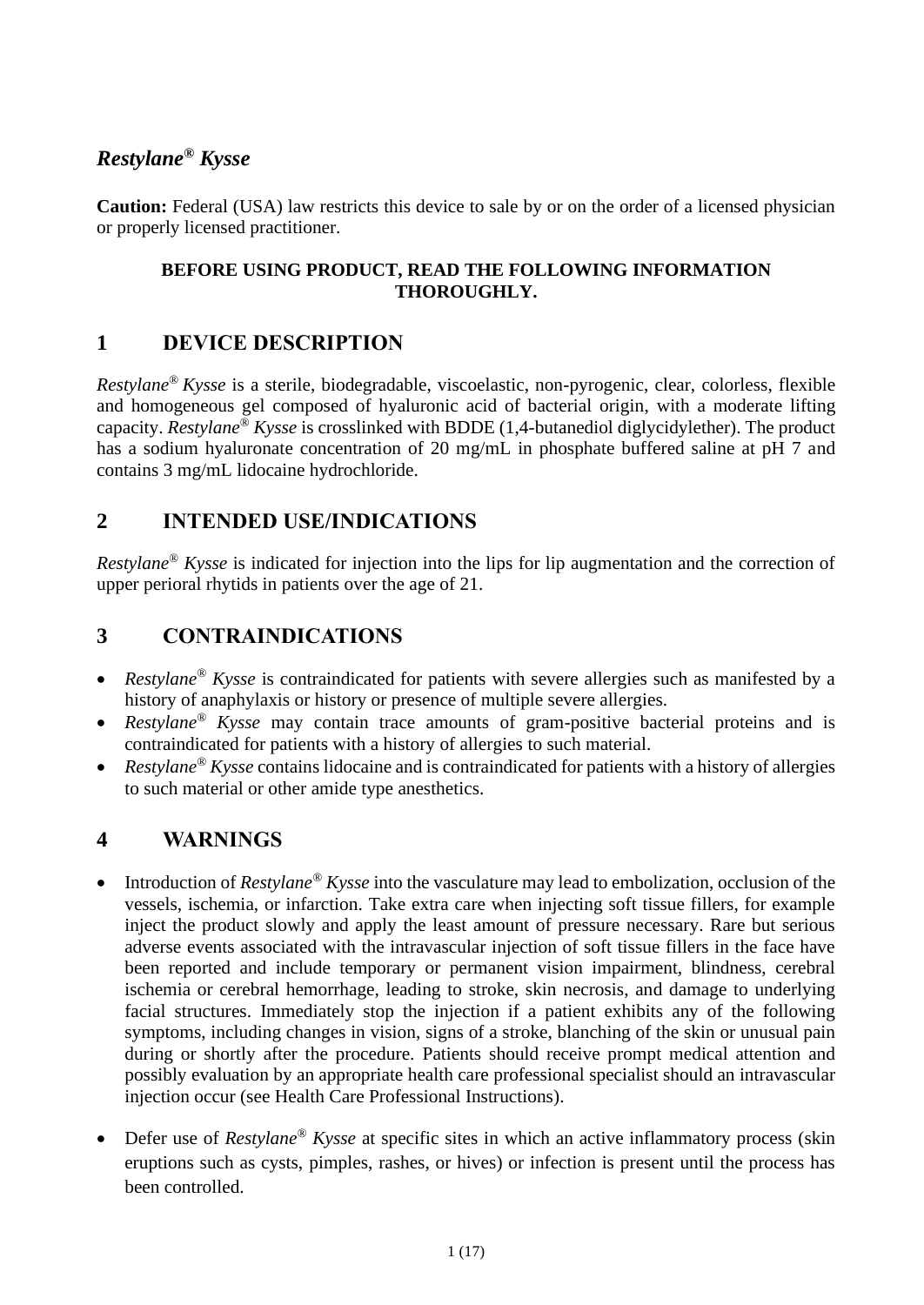- *Restylane® Kysse* must not be implanted into blood vessels and should not be used in vascular rich areas. Localized superficial necrosis and scarring may occur after injection in or near vessels, such as in the lips. It is thought to result from the injury, obstruction, or compromise of blood vessels. Special caution should be taken if the patient has undergone a prior surgical procedure in the planned treatment area.
- Delayed onset inflammatory papules have been reported following the use of dermal fillers. Inflammatory papules should be considered and treated as a soft tissue infection. For additional information please see Adverse Events section.

## **5 PRECAUTIONS**

- *Restylane® Kysse* is packaged for single-patient and single-session use only. Do not resterilize. Do not use if package is open or damaged.
- *Restylane® Kysse* is to be used as supplied. Modification or use of the product outside the Directions for Use may adversely impact the sterility, homogeneity, and performance of the product.
- In order to minimize the risks of potential complications, this product should only be used by health care professionals who have appropriate training, experience, and who are knowledgeable about the anatomy at and around the site of injection.
- Health care professionals are encouraged to discuss all potential risks of soft tissue injection with their patients prior to treatment and ensure that patients are aware of signs and symptoms of potential complications.
- The recommended maximum injected volume per subject and treatment is 6 mL (i.e., 3 mL for lips and 3 mL for perioral area).
- As with all transcutaneous procedures, dermal filler implantation carries a risk of infection. Standard precautions associated with injectable materials should be followed.
- Avoid injecting *Restylane® Kysse* into areas in close proximity to permanent implants, as this could potentially aggravate latent adverse events or interfere with the aesthetic outcome of the treatment. Limited data is available on injecting *Restylane® Kysse* into an area where an implant other than hyaluronic acid has been placed.
- Post inflammatory pigmentation changes may occur after dermal filler injections in people with dark skin (Fitzpatrick Type IV-VI).
- Injections of *Restylane® Kysse* into patients with a history of previous herpetic eruption may be associated with reactivation of the herpes.
- *Restylane® Kysse* should be used with caution in patients on immunosuppressive therapy.
- *Restylane® Kysse* should be used with caution in patients with bleeding disorders.
- Patients who are using substances that can prolong bleeding (such as aspirin, nonsteroidal anti-inflammatory drugs, and warfarin) may, as with any injection, experience increased bruising or bleeding at treatment sites.
- The safety of *Restylane®* Kysse with concomitant dermal therapies such as epilation, UV irradiation, or laser, mechanical or chemical peeling procedures has not been evaluated in controlled clinical trials. If laser treatment, chemical peeling or any other procedure based on active dermal response is considered after treatment with *Restylane® Kysse*, there is a possible risk of eliciting an inflammatory reaction at the implant site. This also applies if *Restylane® Kysse* is administered before the skin has healed completely after such a procedure.
- Patients should minimize exposure of the treated area to excessive sun, UV lamp exposure and extreme cold weather at least until any initial swelling and redness has resolved.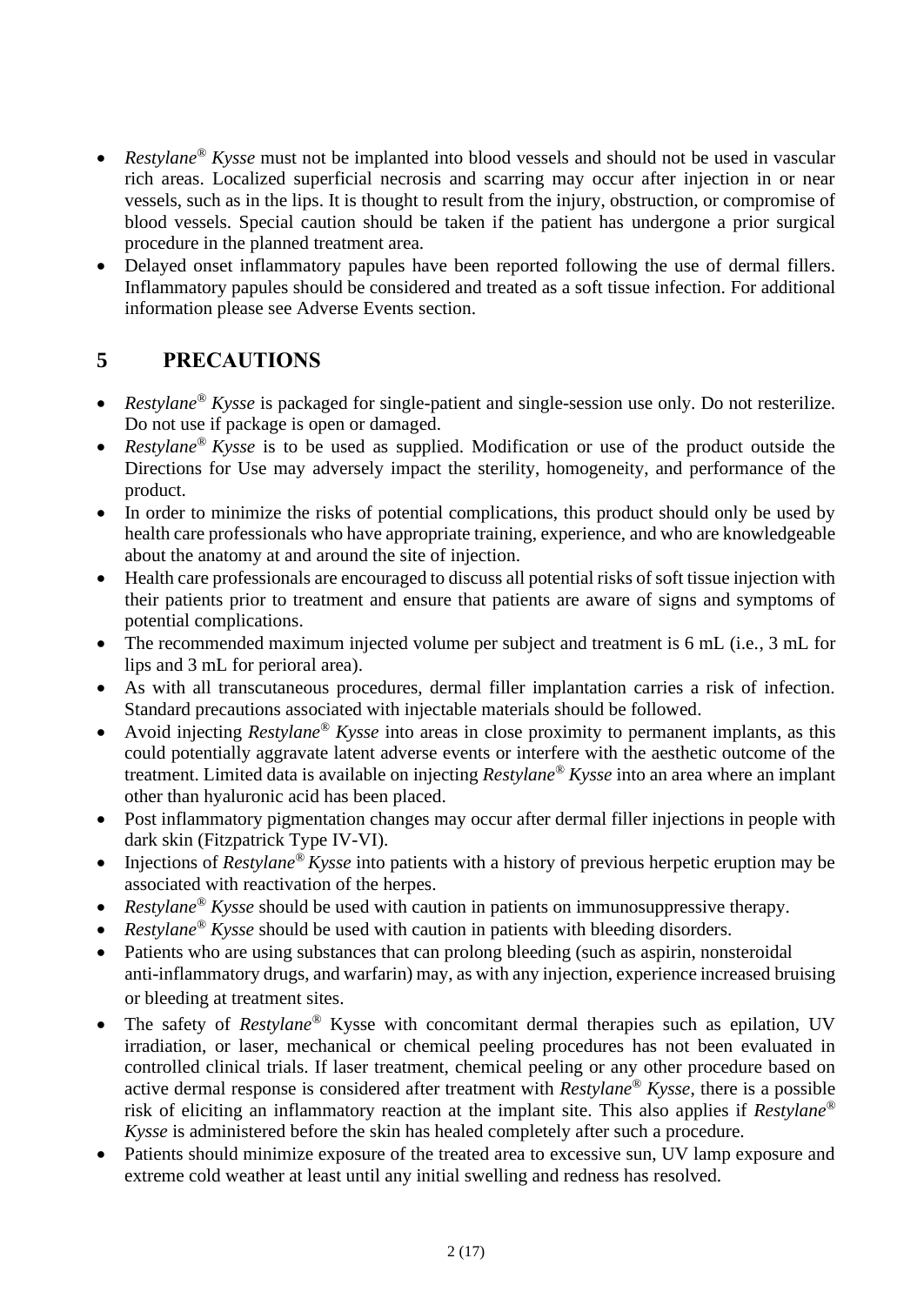- The safety of *Restylane® Kysse* for use during pregnancy, in breastfeeding females or in patients under 22 years has not been established.
- Individual variation and treatment area may affect the bio-degradation of *Restylane® Kysse*, product remnants may remain in the tissue even when the clinical effect has returned to baseline.
- Failure to comply with the needle attachment instructions could result in needle disengagement and/or product leakage at the Luer lock and needle hub connection.
- After use, treatment syringes and needles may be potential biohazards. Handle and dispose of these items in accordance with accepted medical practice and applicable local, state, and federal requirements.
- *Restylane* <sup>®</sup>*Kysse* injectable gel is a clear, colorless gel without particulates. In the event that the content of a syringe shows signs of separation and/or appears cloudy, do not use the syringe.
- *Restylane® Kysse* should not be mixed with other products before implantation of the device.
- Considerations should be given to the total dose of lidocaine administered if dental block or topical administration of lidocaine is used concurrently. High doses of lidocaine (more than 400 mg) can cause acute toxic reactions manifesting as symptoms affecting the central nervous system and cardiac conduction.
- Lidocaine should be used with caution in subjects receiving agents structurally related to amidetype anesthetics, e.g. certain anti-arrhythmics, since the systemic toxic effects can be additive.
- Lidocaine should be used with caution in patients with epilepsy, impaired cardiac conduction, severely impaired hepatic function or severe renal dysfunction.

## **6 ADVERSE EVENTS**

#### **A. US Pivotal Study of** *Restylane® Kysse*

In the randomized, controlled, evaluator-blinded, multi-center clinical trial to evaluate the safety and effectiveness of *Restylane® Kysse* versus control for lip augmentation and correction of perioral rhytids, in total 273 subjects were randomized and treated in a 2:1 ratio with either *Restylane® Kysse* or control.

Preprinted diary forms were completed by subjects to record specific signs and symptoms experienced during the 30 days after initial treatment, touch-up treatment (if performed), and retreatment (if performed). Subjects rated each injection site reactions (ISR) as None, Tolerable, Affects Daily Activities, or Disabling.

The intensity and duration of ISRs reported by  $> 5\%$  of subjects who completed the diary following initial treatment are summarized in Table 1 and [Table 2,](#page-3-0) respectively. [Table 3](#page-4-0) shows the intensity and duration of ISR after retreatment reported by  $> 5\%$  of subjects. The majority of ISRs were tolerable in intensity, and lasted less than 2 weeks.

There were no significant differences in the ISRs reported in the *Restylane® Kysse* treatment group compared to the control group. ISRs in both groups were typically reported at a lower incident rate and intensity, and shorter duration following touch-up compared to initial treatment.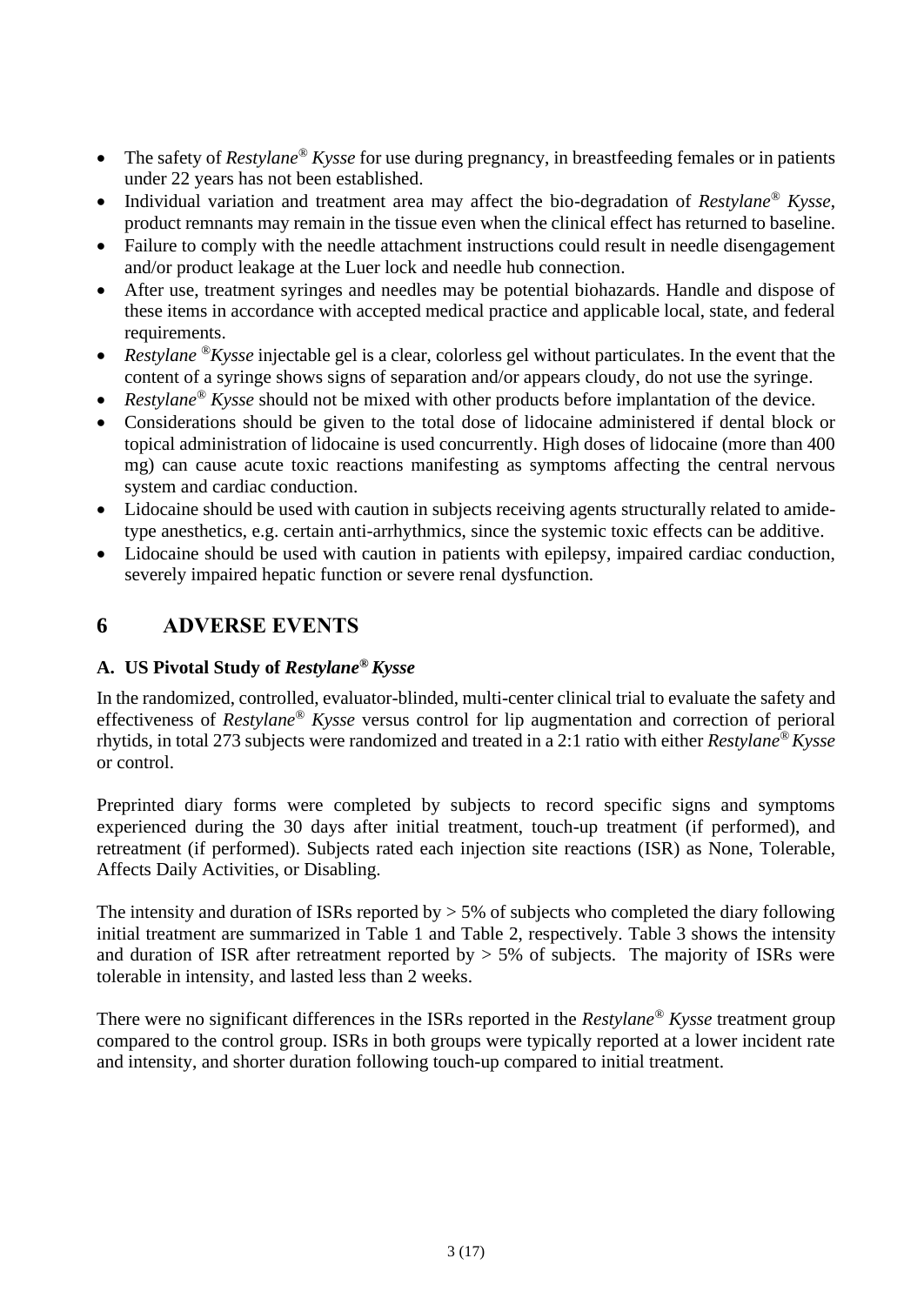|                                |                          | $Restplane^{\circledR}$ Kysse (N=185) |                                                                      |                                   | Control (N=88)           |                                   |                                                                      |                                   |  |
|--------------------------------|--------------------------|---------------------------------------|----------------------------------------------------------------------|-----------------------------------|--------------------------|-----------------------------------|----------------------------------------------------------------------|-----------------------------------|--|
| <b>Diary</b><br><b>Symptom</b> | Total %<br>$(n/N)^{[2]}$ | <b>Tolerable</b><br>$\frac{6}{9}$     | <b>Affects</b><br><b>Daily</b><br><b>Activities</b><br>$\frac{0}{0}$ | <b>Disabling</b><br>$\frac{0}{0}$ | Total %<br>$(n/N)^{[2]}$ | <b>Tolerable</b><br>$\frac{0}{0}$ | <b>Affects</b><br><b>Daily</b><br><b>Activities</b><br>$\frac{6}{9}$ | <b>Disabling</b><br>$\frac{6}{6}$ |  |
| Any<br><b>Symptom</b>          | 97.8<br>(179/183)        | 67.6<br>121/179                       | 29.1<br>52/179                                                       | 3.4<br>6/179                      | 96.6<br>(85/88)          | 72.9<br>62/85                     | 25.9<br>22/85                                                        | 1.2<br>1/85                       |  |
| Swelling                       | 90.2<br>(165/183)        | 73.3<br>121/165                       | 23.6<br>39/165                                                       | 3.0<br>5/165                      | 92.0<br>(81/88)          | 79.0<br>64/81                     | 21.0<br>17/81                                                        | $\theta$                          |  |
| Tenderness                     | 87.4<br>(160/183)        | 85.6<br>137/160                       | 12.5<br>20/160                                                       | 1.9<br>3/160                      | 89.8<br>(79/88)          | 91.1<br>72/79                     | 8.9<br>7/79                                                          | $\mathbf{0}$                      |  |
| <b>Bruising</b>                | 85.8<br>(157/183)        | 82.2<br>129/157                       | 15.3<br>24/157                                                       | 2.5<br>4/157                      | 80.7<br>(71/88)          | 83.1<br>59/71                     | 16.9<br>12/71                                                        | $\Omega$                          |  |
| Lumps/Bumps                    | 84.2<br>(154/183)        | 83.1<br>128/154                       | 15.6<br>24/154                                                       | 1.3<br>2/154                      | 79.5<br>(70/88)          | 97.1<br>68/70                     | 2.9<br>2/70                                                          | $\mathbf{0}$                      |  |
| Redness                        | 73.2<br>(134/183)        | 88.1<br>118/134                       | 10.4<br>14/134                                                       | 1.5<br>2/134                      | 68.2<br>(60/88)          | 93.3<br>56/60                     | 5.0<br>3/60                                                          | 1.7<br>1/60                       |  |
| Pain(including<br>burning)     | 68.3<br>(125/183)        | 86.4<br>108/125                       | 11.2<br>14/125                                                       | 2.4<br>3/125                      | 63.6<br>(56/88)          | 91.1<br>114/125                   | 7.1<br>9/125                                                         | 1.8<br>1/56                       |  |
| Skin<br>Discoloration          | 65.0<br>(119/183)        | 83.2<br>99/119                        | 13.4<br>16/119                                                       | 3.4<br>4/119                      | 60.2<br>(53/88)          | 86.8<br>46/53                     | 13.2<br>7/53                                                         | $\Omega$                          |  |
| Itching                        | 35.0<br>(64/183)         | 90.6<br>58/64                         | 7.8<br>5/64                                                          | 1.6<br>1/64                       | 30.7<br>(27/88)          | 100.0<br>27/27                    | $\mathbf{0}$                                                         | $\mathbf{0}$                      |  |

#### **Table 1 Injection Site Reactions in the Lips by Maximum Intensity after Initial Treatment[1]**

[1]: Does not include data after touch-up treatment.

 $[2]$ : n is number of subjects reporting a symptom and is the denominator for percentage of subjects with this symptom. N is number of subjects with a diary entry and is the denominator for percentage in 'Total' column.

<span id="page-3-0"></span>

| <b>Table 2</b> |  |  |  | Injection Site Reactions in the Lips by Duration after Initial Treatment <sup>[1]</sup> |
|----------------|--|--|--|-----------------------------------------------------------------------------------------|
|                |  |  |  |                                                                                         |

|                                |                          |                | <i>Restylane</i> <sup>®</sup> <i>Kysse</i> (N=185) |                                     |                                  | Control $(N=88)$         |               |                                       |                  |                     |
|--------------------------------|--------------------------|----------------|----------------------------------------------------|-------------------------------------|----------------------------------|--------------------------|---------------|---------------------------------------|------------------|---------------------|
| <b>Diary</b><br><b>Symptom</b> | Total %<br>$(n/N)^{[2]}$ | $\%$           | $\frac{0}{0}$                                      | 1-3 Days 4-7 Days 8-14 Days<br>$\%$ | $15 - 30$<br><b>Days</b><br>$\%$ | Total %<br>$(n/N)^{[2]}$ | $\frac{6}{9}$ | 1-3 Days $ 4-7$ Days<br>$\frac{6}{9}$ | $8-14$<br>Days % | $15 - 30$<br>Days % |
| Any                            | 97.8                     | 6.1            | 12.8                                               | 31.8                                | 49.2                             | 96.6                     | 14.1          | 23.5                                  | 30.6             | 31.8                |
| <b>Symptom</b>                 | (179/183)                | 11/179         | 23/179                                             | 57/179                              | 88/179                           | (85/88)                  | 12/85         | 20/85                                 | 26/85            | 27/85               |
| Swelling                       | 90.2                     | 21.8           | 37.0                                               | 27.9                                | 13.3                             | 92.0                     | 46.9          | 38.3                                  | 12.3             | 2.5                 |
|                                | (165/183)                | 36/165         | 61/165                                             | 46/165                              | 22/165                           | (81/88)                  | 38/81         | 31/81                                 | 10/81            | 2/81                |
| Tenderness                     | 87.4                     | 28.1           | 21.9                                               | 35.6                                | 14.4                             | 89.8                     | 48.1          | 30.4                                  | 16.5             | 5.1                 |
|                                | (160/183)                | 45/160         | 35/160                                             | 57/160                              | 23/160                           | (79/88)                  | 38/79         | 24/79                                 | 13/79            | 4/79                |
| <b>Bruising</b>                | 85.8<br>(157/183)        | 19.1<br>30/157 | 45.2<br>71/157                                     | 30.6<br>48/157                      | 5.1<br>8/157                     | 80.7<br>(71/88)          | 25.4<br>18/71 | 57.7<br>41/71                         | 16.9<br>12/71    | $\Omega$            |
| Lumps/Bumps                    | 84.2                     | 7.1            | 11.0                                               | 29.2                                | 52.6                             | 79.5                     | 25.7          | 18.6                                  | 22.9             | 32.9                |
|                                | (154/183)                | 11/154         | 17/154                                             | 45/154                              | 81/154                           | (70/88)                  | 18/70         | 13/70                                 | 16/70            | 23/70               |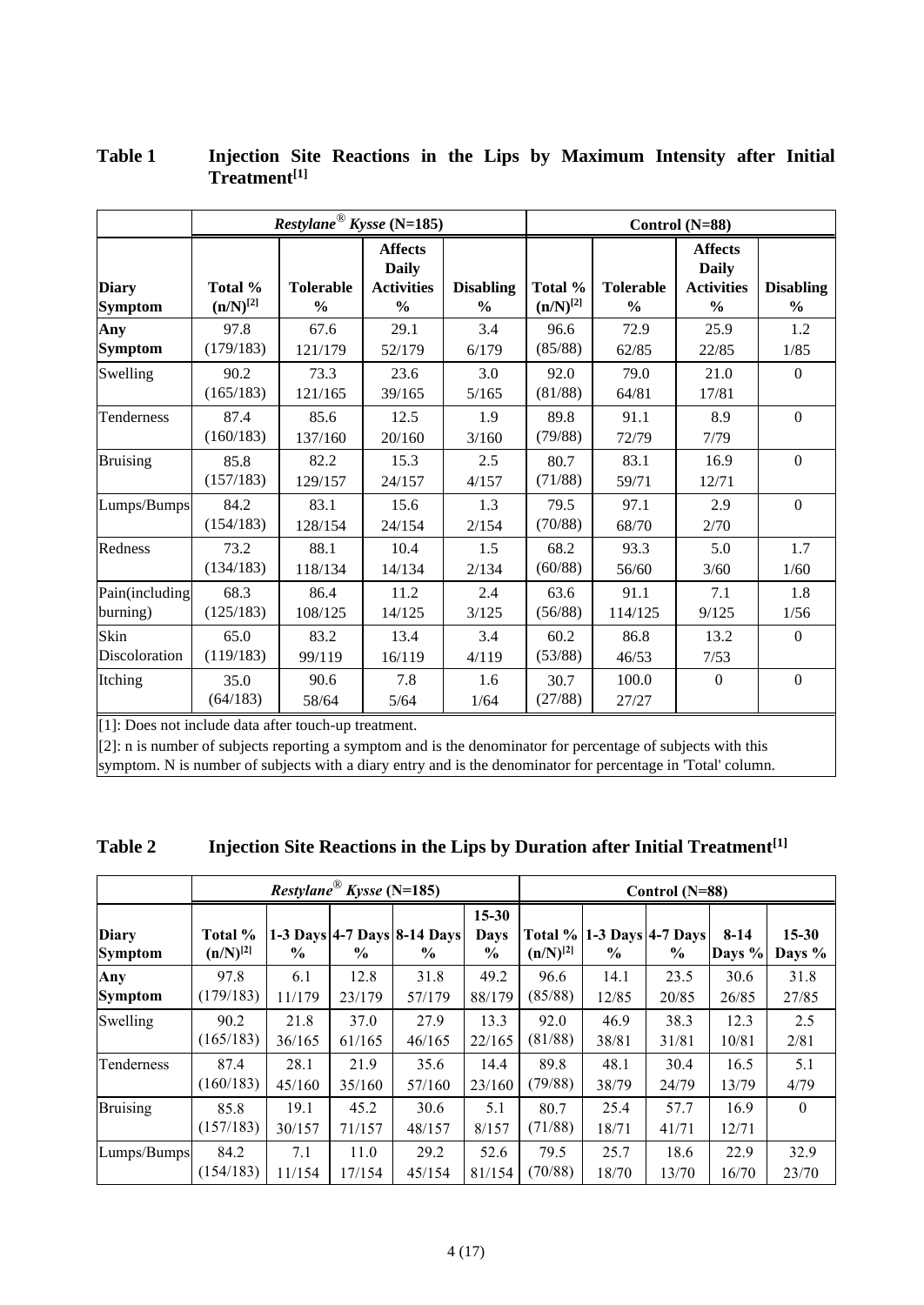|                                |                          |                | Restylane <sup>®</sup> Kysse (N=185) |                                               |                           | Control (N=88)  |                                                   |               |                    |                     |
|--------------------------------|--------------------------|----------------|--------------------------------------|-----------------------------------------------|---------------------------|-----------------|---------------------------------------------------|---------------|--------------------|---------------------|
| <b>Diary</b><br><b>Symptom</b> | Total %<br>$(n/N)^{[2]}$ | $\frac{6}{9}$  | $\frac{0}{0}$                        | 1-3 Days 4-7 Days 8-14 Days<br>$\frac{6}{10}$ | $15 - 30$<br>Davs<br>$\%$ | $(n/N)^{[2]}$   | <b>Total % 1-3 Days 4-7 Days</b><br>$\frac{6}{6}$ | $\frac{6}{6}$ | $8-14$<br>Days $%$ | $15 - 30$<br>Days % |
| Redness                        | 73.2<br>(134/183)        | 42.5<br>57/183 | 39.6<br>53/134                       | 15.7<br>21/134                                | 2.2<br>3/134              | 68.2<br>(60/88) | 71.7<br>43/60                                     | 25.0<br>15/60 | 3.3<br>2/60        | $\theta$            |
| Pain(including<br>burning)     | 68.3<br>(125/183)        | 55.2<br>69/125 | 20.8<br>26/125                       | 19.2<br>24/125                                | 4.8<br>6/125              | 63.6<br>(56/88) | 71.4<br>40/56                                     | 25.0<br>14/56 | 3.6<br>2/56        | $\theta$            |
| Skin<br>Discoloration          | 65.0<br>(119/183)        | 36.1<br>43/119 | 29.4<br>35/119                       | 26.1<br>31/119                                | 8.4<br>10/119             | 60.2<br>(53/88) | 58.5<br>31/53                                     | 28.3<br>15/53 | 13.2<br>7/53       | $\theta$            |
| Itching                        | 35.0<br>(64/183)         | 53.1<br>34/64  | 29.7<br>19/64                        | 12.5<br>8/64                                  | 4.7<br>3/64               | 30.7<br>(27/88) | 74.1<br>20/27                                     | 18.5<br>5/27  | $\Omega$           | 7.4<br>2/27         |

[1]: Does not include data after touch-up treatment.

[2]: n is number of subjects reporting a symptom and is the denominator for percentage of subjects with this symptom. N is number of subjects with a diary entry and is the denominator for percentage in 'Total' column.

#### <span id="page-4-0"></span>**Table 3 Injection Site Reactions in the Lips by Maximum Intensity and Duration after Retreatment**

|                             | <b>Subjects Received Re-Treatment (N=117)</b> |               |                                                     |                  |                           |               |                 |                                       |  |
|-----------------------------|-----------------------------------------------|---------------|-----------------------------------------------------|------------------|---------------------------|---------------|-----------------|---------------------------------------|--|
|                             |                                               |               | Intensity                                           |                  |                           |               | <b>Duration</b> |                                       |  |
| <b>Diary Symptom</b>        | Total % $(n/N)^{[1]}$                         | Tolerable     | <b>Affects</b><br><b>Daily</b><br><b>Activities</b> | <b>Disabling</b> | 1-3 Days<br>$\frac{0}{0}$ | 4-7 Days $%$  | $\frac{0}{0}$   | 8-14 Days 15-30 Days<br>$\frac{0}{0}$ |  |
| <b>Any Symptom</b>          | 85.1 (97/114)                                 | 81.4<br>79/97 | 18.6<br>18/97                                       | $\mathbf{0}$     | 13.4<br>13/97             | 24.7<br>24/97 | 29.9<br>29/97   | 32.0<br>31/97                         |  |
| Swelling                    | 80.7(92/114)                                  | 87.0<br>80/92 | 13.0<br>12/92                                       | $\theta$         | 39.1<br>36/92             | 30.4<br>28/92 | 23.9<br>22/92   | 6.5<br>6/92                           |  |
| Tenderness                  | 77.2 (88/114)                                 | 95.5<br>84/88 | 4.5<br>4/88                                         | $\theta$         | 37.5<br>33/88             | 28.4<br>25/88 | 26.1<br>23/88   | 8.0<br>7/88                           |  |
| Lumps/Bumps                 | 69.3 (79/114)                                 | 93.7<br>74/79 | 6.3<br>5/79                                         | $\theta$         | 24.1<br>19/79             | 20.3<br>16/79 | 19.0<br>15/79   | 36.7<br>29/79                         |  |
| <b>Bruising</b>             | 68.4 (78/114)                                 | 80.8<br>63/78 | 19.2<br>15/78                                       | $\theta$         | 23.1<br>18/78             | 55.1<br>43/78 | 20.5<br>16/78   | 1.3<br>1/78                           |  |
| Redness                     | 65.8(75/114)                                  | 96.0<br>72/75 | 4.0<br>3/75                                         | $\theta$         | 56.0<br>42/75             | 32.0<br>24/75 | 8.0<br>6/75     | 4.0<br>3/75                           |  |
| Pain (including<br>burning) | 57.9 (66/114)                                 | 95.5<br>63/66 | 4.5<br>3/66                                         | $\theta$         | 68.2<br>45/66             | 19.7<br>13/66 | 10.6<br>7/66    | 1.5<br>1/66                           |  |
| <b>Skin Discoloration</b>   | 55.3 (63/114)                                 | 90.5<br>57/63 | 9.5<br>6/63                                         | $\theta$         | 46.0<br>29/63             | 36.5<br>23/63 | 12.7<br>8/63    | 4.8<br>3/63                           |  |
| Itching                     | 19.3 (22/114)                                 | 95.5<br>21/22 | 4.5<br>1/22                                         | $\mathbf{0}$     | 90.9<br>20/22             | 9.1<br>2/22   | $\mathbf{0}$    | $\mathbf{0}$                          |  |

[1]: n is number of subjects reporting a symptom and is the denominator for percentage of subjects with this symptom. N is number of subjects with diary entry (Three subjects did not complete the diary.) for a symptom and is the denominator for percentage in 'Total' column.

Adverse events (AEs) were evaluated by Investigators throughout entirety of the study. After initial and touch up treatment, treatment-related treatment-emergent AEs were reported in 21.1% (39/185) of subjects treated with *Restylane® Kysse* and 25.0% (22/88) of subjects treated with control.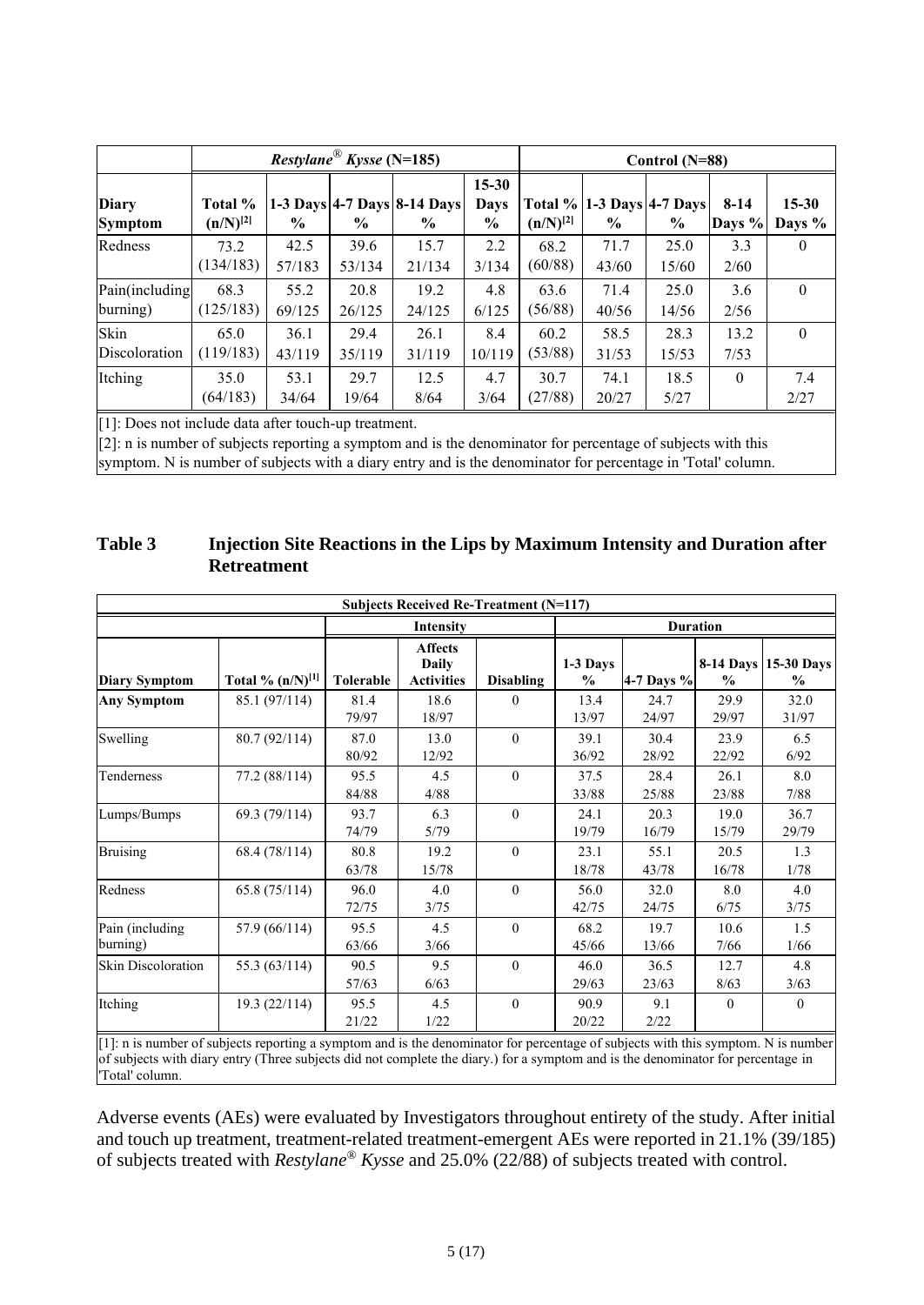Regardless of treatment group, most related TEAEs were mild in severity and required no action. There were no treatment-related serious adverse events reported.

The severity and duration of TEAEs occurring in  $> 5\%$  of subjects in either treatment group are summarized in [Table 4](#page-5-0) and [Table 5.](#page-5-1)

Common related TEAEs included injection site mass, bruising, and nodules. Related events of injection site mass or nodules typically lasted less than 30 days, and injection site bruising lasted less than 14 days. Treatment-related AEs occurring in  $\leq$  5% of subject after initial and touch-up treatment included injection site swelling, injection site pain, oral herpes, injection site hypersensitivity, injection site hypertrophy, angioedema, herpes simplex, injection site discharge, dryness, hemorrhage, induration, edema, papule, and vesicles.

<span id="page-5-0"></span>**Table 4 Treatment Related AEs Occurring ≥ 5% of Subjects by Maximum Severity after Initial/Touch-up Treatment**

|                                                               |                 | <i>Restylane</i> <sup>®</sup> <i>Kysse</i> (N=185) |                 | Control (N=88)  |              |                 |  |  |
|---------------------------------------------------------------|-----------------|----------------------------------------------------|-----------------|-----------------|--------------|-----------------|--|--|
| <b>Adverse Event</b>                                          | <b>Subjects</b> | Mild                                               | Moderate Severe | <b>Subjects</b> | Mild         | Moderate Severe |  |  |
| Injection site mass                                           |                 | $19(10.3\%)$   19(10.3%)                           |                 | $10(11.4\%)$    | $10(11.4\%)$ |                 |  |  |
| Injection site bruising                                       | $14(7.6\%)$     | $13(7.0\%)$                                        | (<1%)           | $9(10.2\%)$     | $9(10.2\%)$  |                 |  |  |
| Injection site nodule                                         | $10(5.4\%)$     | $10(5.4\%)$                                        |                 | $6(6.8\%)$      | $6(6.8\%)$   |                 |  |  |
| Table is sorted in descending order by overall incidence rate |                 |                                                    |                 |                 |              |                 |  |  |

Table is sorted in descending order by overall incidence rate.

<span id="page-5-1"></span>

| Table 5 | Treatment Related AEs Occurring $\geq$ 5% of Subjects by Duration after |
|---------|-------------------------------------------------------------------------|
|         | <b>Initial/Touch-up Treatment</b>                                       |

|                                                                                                                      | <i>Restylane Kysse</i> <sup>®</sup> (N=185) |                  |                                 |                                    |                |                                             |               | Control $(N=88)$                |                                 |                                  |                               |                                             |
|----------------------------------------------------------------------------------------------------------------------|---------------------------------------------|------------------|---------------------------------|------------------------------------|----------------|---------------------------------------------|---------------|---------------------------------|---------------------------------|----------------------------------|-------------------------------|---------------------------------------------|
| <b>Adverse Event</b>                                                                                                 | Events                                      | $=< 7$<br>Days % | $8-14$<br>Days<br>$\frac{0}{0}$ | $15 - 30$<br>Days<br>$\frac{6}{9}$ | > 30<br>Days % | Not yet<br><b>Resolved</b><br>$\frac{6}{9}$ | <b>Events</b> | $=< 7$<br>Davs<br>$\frac{6}{9}$ | $8-14$<br>Davs<br>$\frac{0}{0}$ | $15-30$<br>Davs<br>$\frac{0}{0}$ | > 30<br>Davs<br>$\frac{6}{9}$ | Not yet<br><b>Resolved</b><br>$\frac{6}{9}$ |
| Injection site<br>mass                                                                                               | 34                                          | 8.8%             | 8.8%                            | $35.3\%$                           | 38.2%          | 8.8%                                        | 22            | $0\%$                           |                                 |                                  | 13.6% 54.5% 31.8%             | $0\%$                                       |
| Injection site<br>bruising                                                                                           | 37                                          | $40.5\%$         | $54.1\%$ 5.4%                   |                                    | $0\%$          | $0\%$                                       | 26            | 69.2%                           | 30.8%                           | $0\%$                            | $0\%$                         | $0\%$                                       |
| Injection site<br>nodule                                                                                             | 18                                          | $11.1\%$         |                                 | 16.7% 44.4%                        | $16.7\%$       | $11.1\%$                                    | 18            | $16.7\%$                        | 27.8% 33.3% 22.2%               |                                  |                               | $0\%$                                       |
| The percentages by duration are based on the number of events for the corresponding treatment-related adverse event. |                                             |                  |                                 |                                    |                |                                             |               |                                 |                                 |                                  |                               |                                             |

There was no significant difference in the reporting frequency of late onset events (i.e.,  $\geq$  21 days) between the *Restylane<sup>®</sup> Kysse* and control treatment groups (5.4% and 5.7%, respectively). In the *Restylane® Kysse* treatment group, 10 subjects reported 16 late onset events, including: injection site mass, injection site swelling, injection site nodule, injection site hypersensitivity, and oral herpes. In the control group, 5 subjects reported 11 late onset events, including: injection site hypersensitivity, injection site oedema, injection site mass, angioedema, injection site bruising, and injection site nodule. All events in both treatment groups were mild or moderate in intensity, and resolved or were assessed as stable.

At the Week 48 visit, a majority of subjects in the *Restylane® Kysse* treatment group reported no adverse events following retreatment at Week 48 (88.0%). Of the subjects with a TEAE or TEAE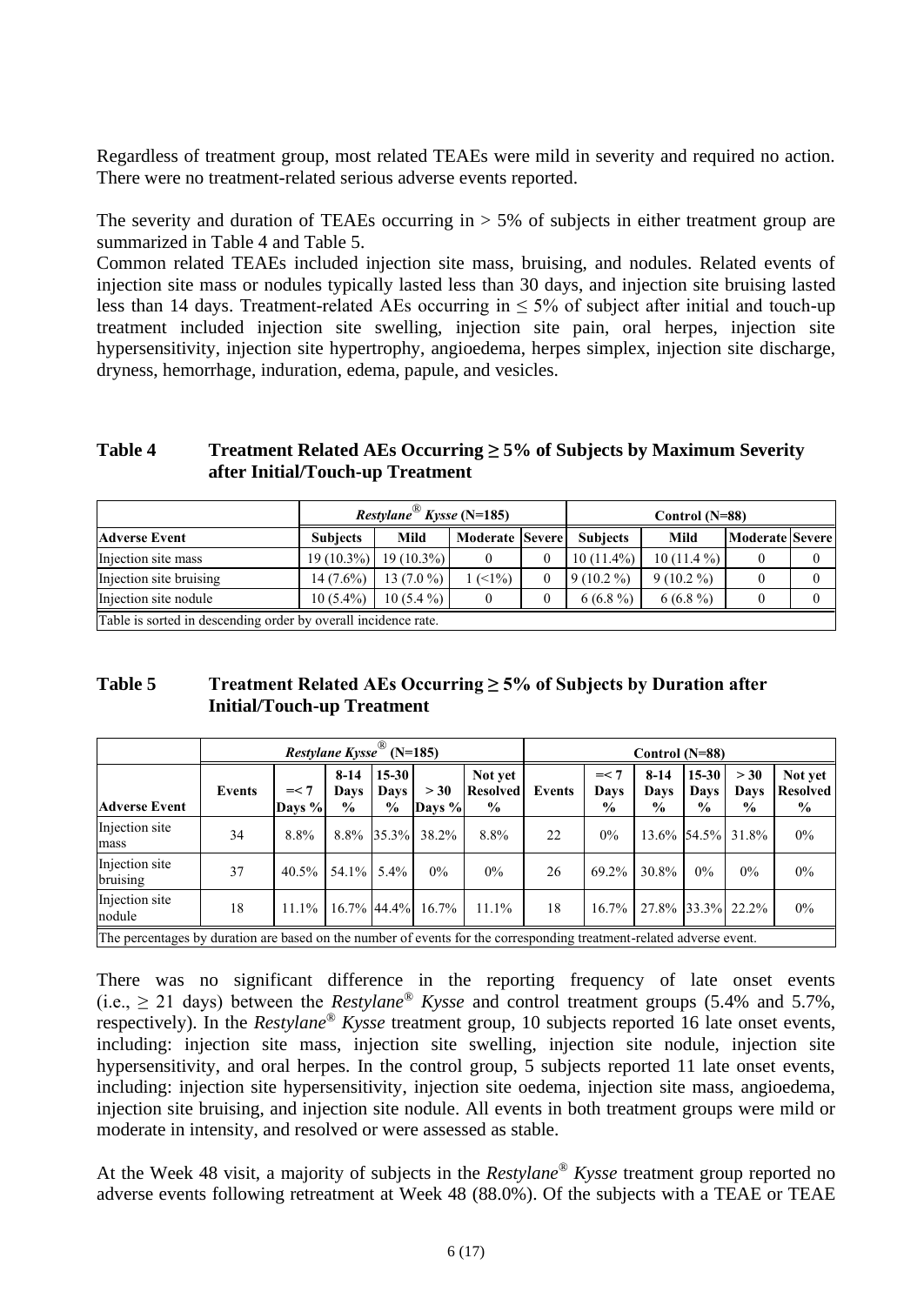related to the product and/or injection procedure following retreatment, they occurred at a lower incidence rate compared to initial treatment. The severity and duration of TEAEs occurring in  $> 5\%$ of subjects following retreatment are summarized in [Table 6](#page-6-0) and [Table 7.](#page-6-1)

#### <span id="page-6-0"></span>**Table 6 Treatment Related AEs Occurring ≥ 5% of Subjects by Maximum Severity after Retreatment**

|                         | <i>Restylane</i> <sup>®</sup> <i>Kysse</i> (N=117) |            |            |               |  |  |  |
|-------------------------|----------------------------------------------------|------------|------------|---------------|--|--|--|
| <b>Adverse Event</b>    | <b>Subjects</b>                                    | Mild       | Moderate   | <b>Severe</b> |  |  |  |
| Injection site mass     | $6(5.1\%)$                                         | $6(5.1\%)$ |            |               |  |  |  |
| Injection site bruising | $6(5.1\%)$                                         | $5(4.3\%)$ | $1 (51\%)$ |               |  |  |  |

#### <span id="page-6-1"></span>**Table 7 Treatment Related AEs Occurring ≥ 5% of Subjects by Duration Severity after Retreatment**

|                         |                                                                                                                         | Restylane <sup>®</sup> Kysse (N=117) |                  |                     |                |                       |  |  |  |  |
|-------------------------|-------------------------------------------------------------------------------------------------------------------------|--------------------------------------|------------------|---------------------|----------------|-----------------------|--|--|--|--|
| <b>Adverse Event</b>    | <b>Events</b>                                                                                                           | $=< 7$ Days<br>$\frac{6}{9}$         | $8-14$<br>Days % | $15 - 30$<br>Days % | > 30<br>Days % | Not yet<br>Resolved % |  |  |  |  |
| Injection site mass     | 12                                                                                                                      | 8.3%                                 | $0\%$            | 66.7%               | $16.7\%$       | 8.3%                  |  |  |  |  |
| Injection site bruising | 10                                                                                                                      | 50.0%                                | 50.0%            | $0\%$               | $0\%$          | $0\%$                 |  |  |  |  |
|                         | The percentages by duration are based on the number of events for the corresponding<br>treatment-related adverse event. |                                      |                  |                     |                |                       |  |  |  |  |

A study staff member who was qualified by training and experience performed the lip safety assessments at specified study time points. Lip safety assessments included "normal" or "abnormal" ratings of lip palpation, texture, symmetry, movement, function, and sensation. None of the lip assessments were remarkable or presented any safety concerns.

Exploratory safety analysis by subgroup (i.e., study site, injection volume, and FST) were consistent with the AE data overall.

#### **B. Other Safety Data**

*Restylane® Kysse* was previously named *Emervel Lips Lidocaine*.

**Study 05DF1210:** In a randomized, evaluator-blinded, comparative 24-week study of the safety and efficacy of lip injections conducted at one site in Europe, 40 subjects were randomized 1:1 to treatment with either *Emervel Lips* or control The rationale for this study was to evaluate whether lip injections with *Emervel Lips* was associated with less swelling and higher subject satisfaction than lip injections with control. A standardized volume of 0.5 mL was injected by retrograde linear threading into the lip line of each of the upper and lower lip resulting in a total volume of 1.0 mL. After treatment and at 1, 3, 7 and 14 days after treatment, a blinded evaluator assessed intensity of signs and symptoms of local tolerability (edema/swelling, erythema, bruising, pain/tenderness and pruritus) and product palpability. The subjects assessed pain during the injection.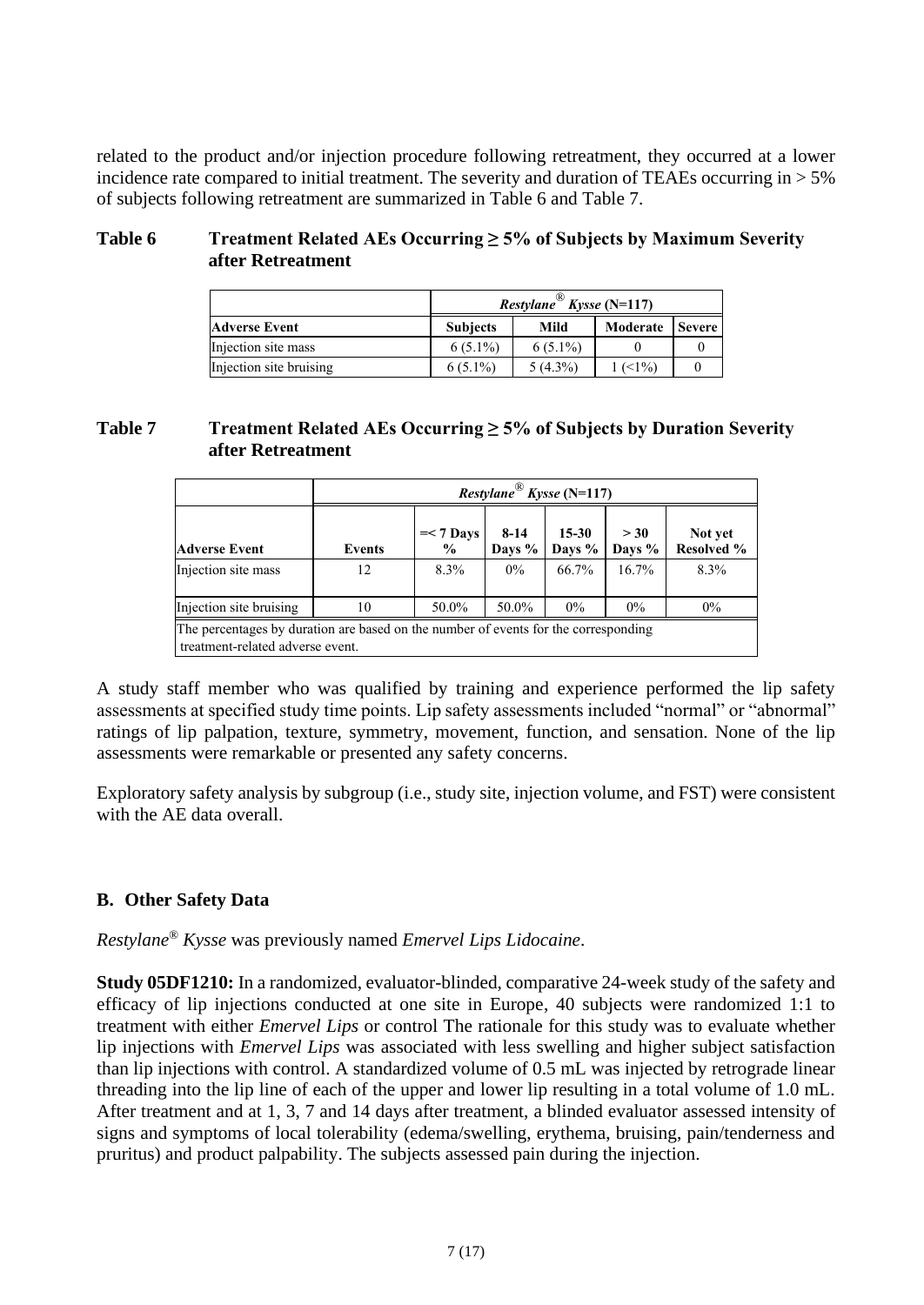For edema/swelling, results showed a lower intensity in the *Emervel Lips* group compared to the control group both for overall highest intensity ( $p<0.001$ ), and for intensity at each time point at Day 0, Day 1, Day 3 and Day 7 ( $p<0.001$ ) after treatment.

For pain/tenderness, results showed a lower intensity in the *Emervel Lips* group compared to the control group both for overall highest intensity (30.0% none, 60.0% mild, 10.0% moderate; versus 15.0% none, 35.0% mild, 40.0% moderate, 10.0% severe;  $p<0.05$ ), and for intensity at each time point at Day 3 (p<0.01) and Day 7 (p<0.05). Pain occurred in 70.0% of subjects in the *Emervel Lips* groups and in 85.0% of subjects in the control group overall during the evaluation period.

Altogether, no unexpected reactions or AEs were reported and results indicated a better local tolerability of the *Emervel Lips* treatment compared to the control treatment, especially in terms of less edema/swelling after treatment, and a better tolerability profile for erythema and pain. There were no statistically significant differences between the groups with regard to bruising or pruritus intensity.

**Study 05DF1215:** In a randomized, evaluator-blinded, comparative, multi-center study at three sites in Europe, 60 subjects were randomized 1:1 to treatment with either *Emervel Lips Lidocaine* or control with Lidocaine. Subjects with very thin, thin or moderately thick lips according to the Merz Lip Fullness Grading Scale (LFGS) were included. Subjects were optimally treated, which was defined as  $\geq 1$  grade improvement in fullness of each lip according to the LFGS. A touch-up treatment could be administered after 2 weeks to achieve optimal result. A maximum volume of 3 mL (1.5 mL in each lip) was injected at the initial and touch-up treatment combined. The study products contained lidocaine hydrochloride, but additional local anesthesia was allowed to be used. After treatment, the subject assessed pain during injection, and the investigator evaluated treatment procedures and product palpability. An optional retreatment was offered at the last visit (month 12). Each subject was involved in the study for approximately 12 months.

All subjects in both groups reported at least one local reaction within 14 days of initial treatment. The most common reactions were swelling, bruising and tenderness, each of which were reported by >93% of subjects in both groups. This was followed by pain, reported by close to 75% in both treatment groups, and redness, reported by 87.1% in the *Emervel Lips* group and 62.1% in the control group. Itching occurred in less than 38% of subjects in both groups.

Most local reactions had a mild or moderate maximum intensity. Most local reactions resolved within 14 days after treatment and very few subjects had reactions later than this, i.e., that were reported as AEs. None of the local reactions that were reported as AEs had a duration of more than 32 days.

Most subjects reported mild or moderate pain during treatment and pain assessment was overall similar in both groups. At the touch-up treatment, subjects tended to report a lower intensity of pain (mostly mild) than at the initial treatment.

The palpability findings following both the initial and touch-up treatments were comparable in the two groups. Two weeks after the initial treatment, abnormal palpability was reported in the upper lip of two subjects (6.5%) in the *Emervel Lips* group and three subjects (10.3%) in the control group, and in the lower lip of two subjects (6.5%) in the *Emervel Lips* group and one subject (3.4%) in the control group. All abnormal palpability results from this assessment were reported as AEs with the PT.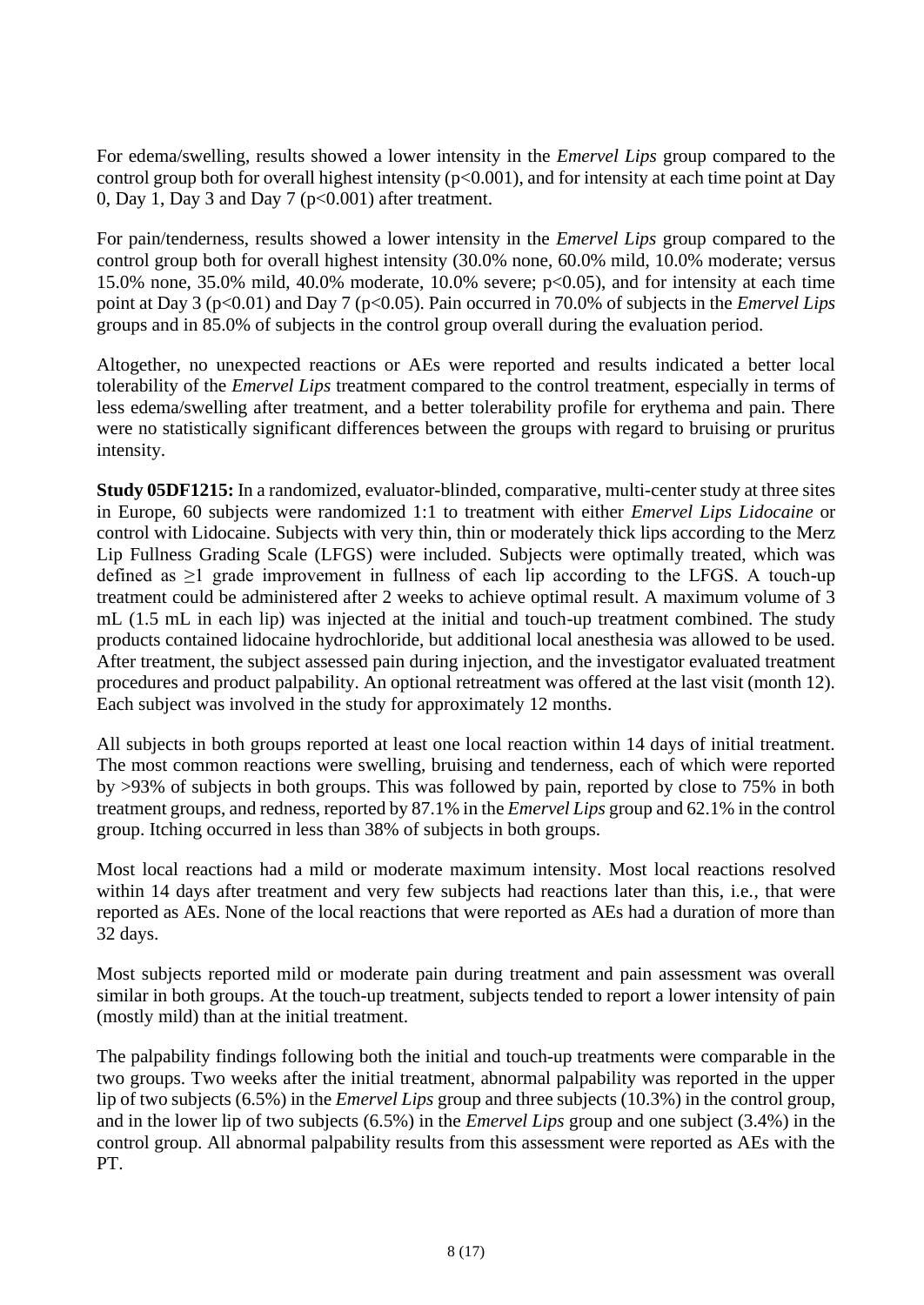The total number of subjects reporting AEs was comparable in the two groups: 20 subjects (64.5%) in the *Emervel Lips* group had 61 AEs and 18 subjects (62.1%) in the control group had 42 AEs in the study. There were three SAEs in the study; none were treatment related.

The most common AEs that were judged as related to treatment (to study product and/or to the injection procedure) were implant site papules, implant site pain, and implant site swelling. In addition, the following AEs judged as related to treatment occurred in single subjects: implant site erythema, implant site nodule, implant site pruritus, hypersensitivity, oral herpes, hyperaesthesia, and skin discoloration. Implant site papules were less common in the *Emervel Lips* group than in the control group (6.5% vs. 24.1% of subjects) and implant site pain was more common in the *Emervel Lips* group (12.9% vs. 3.4% of subjects). The differences in implant site papules and implant site pain were not statistically significant.

### **C. Post-Market Surveillance**

The adverse event reports received from post-marketing surveillance (voluntary reporting and published literature) for the use of *Restylane® Kysse* with and without lidocaine from worldwide sources mostly reports of transient swelling/edema with immediate onset or delayed onset, up to several weeks after treatment.

The following events were also reported in decreasing order of frequency:

- Mass/induration
- Device ineffective,
- Papules/nodules,
- Pain/tenderness.
- Bruising/bleeding,
- Ischemia/necrosis including pallor and vascular occlusion,
- Erythema,
- Discoloration,
- Inflammation,
- Hypersensitivity/angioedema,
- Blisters/vesicles,
- Infection/abscess including purulent discharge and pustules,
- Injection site reactions such as warmth and burning sensation,
- Pruritus,
- Neurological symptoms such as hypoaesthesia and paraesthesia,
- Device dislocation,
- Eye disorders such as lacrimation increased,
- Rash,
- Scar/scab/skin atrophy,
- Capillary disorders including capillary fragility and telangiectasia,
- Reactivation of herpes infection,
- Urticaria,
- Acne,
- Dermatitis.
- Discharge,
- Granuloma,/foreign body reaction,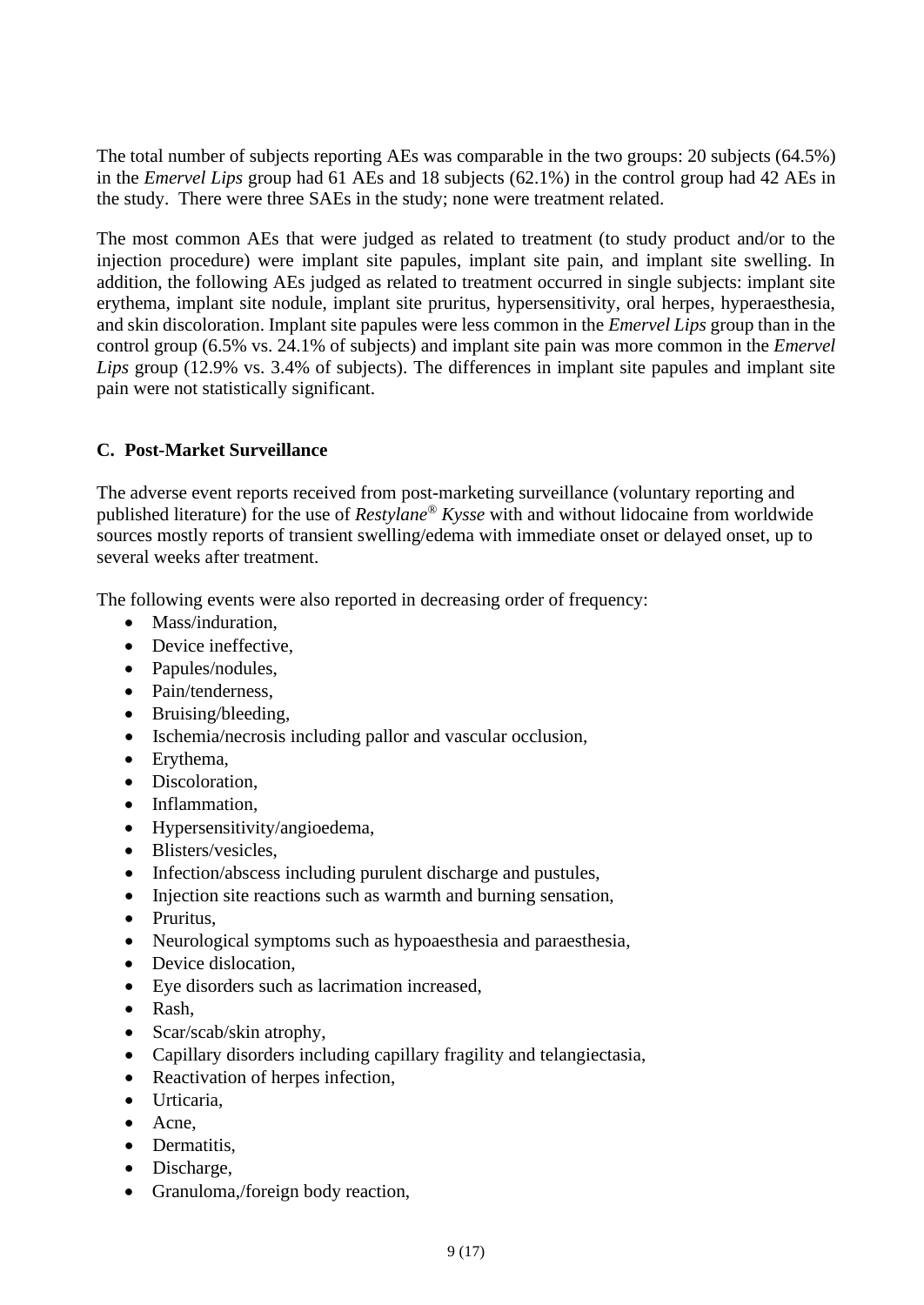- Overcorrection.
- Non-dermatological events such as insomnia, discomfort and dyspnoea and
- Other dermatological events such as dry skin and skin tightness.

Injection related adverse events such as bruising, erythema, itching, swelling, pain and tenderness are anticipated and expected to generally resolve spontaneously within one week after injection.

Other potential adverse events that have been reported following injection of hyaluronic acid gels in general and may occur when using the product include the following: visual impairment and encapsulation.

When required, treatments for these events included corticosteroids, antibiotics, antihistamines, NSAIDs and aspiration/drainage or enzymatic degradation (with hyaluronidase) of the product. Reports of serious adverse events are very rare. The most commonly reported serious adverse events for Restylane*®* Kysse with 3 or more reports from post-marketing surveillance were ischemia/necrosis and swelling with concurrent events of pain and discoloration.

Serious ischemia/necrosis was mostly reported with immediate onset up to a few days following the injection. The ischemia/necrosis cases mostly resolved within a week up to a month and almost all patients had recovered or were recovering at the time of last contact. The treatments included hyaluronidase, analgesics, corticosteroids, vasodilation agent, antiviral agent, platelet aggregation inhibitor, antihistamine, aspirin and anticoagulant agent.

Serious swelling was reported with immediate onset up to a few days following the injection. The outcome was mainly recovered or recovering at the time of last contact. The treatments included analgesics, antihistamine, antibiotics, corticosteroids and hyaluronidase.

Vascular compromise may occur due to an inadvertent intravascular injection or as a result of vascular compression associated with implantation of any injectable product. This may manifest as blanching, discolouration, necrosis or ulceration at the implant site or in the area supplied by the blood vessels affected; or rarely as ischemic events in other organs due to embolization. Isolated rare cases of ischemic events affecting the eye leading to visual loss, and the brain resulting in cerebral infarction, following facial aesthetic treatments have been reported. Reported treatments include anticoagulant, epinephrine, aspirin, hyaluronidase, corticosteroid treatment, analgesics, antibiotics, local wound care, drainage, surgery and hyperbaric oxygen.

Symptoms of inflammation at the implant site commencing either shortly after injection or after a delay of up to several weeks have been reported. In case of unexplained inflammatory reactions, infections should be excluded and treated if necessary since inadequately treated infections may progress into complications such as abscess formation. Treatment using only oral corticosteroids without concurrent antibiotic treatment is not recommended. The prolonged use of any medication, e.g., corticosteroids or antibiotics in treatment of adverse events has to be carefully assessed, since this may carry a risk for the patient. In case of persistent or recurrent inflammatory symptoms, consider removal of the product by aspiration/drainage, extrusion or enzymatic degradation (use of hyaluronidase has been described in scientific publications). Before any removal procedure is performed, the swelling may be reduced by using e.g. NSAID for 2-7 days or a short course of corticosteroids for less than 7 days, in order to more easily palpate any remaining product.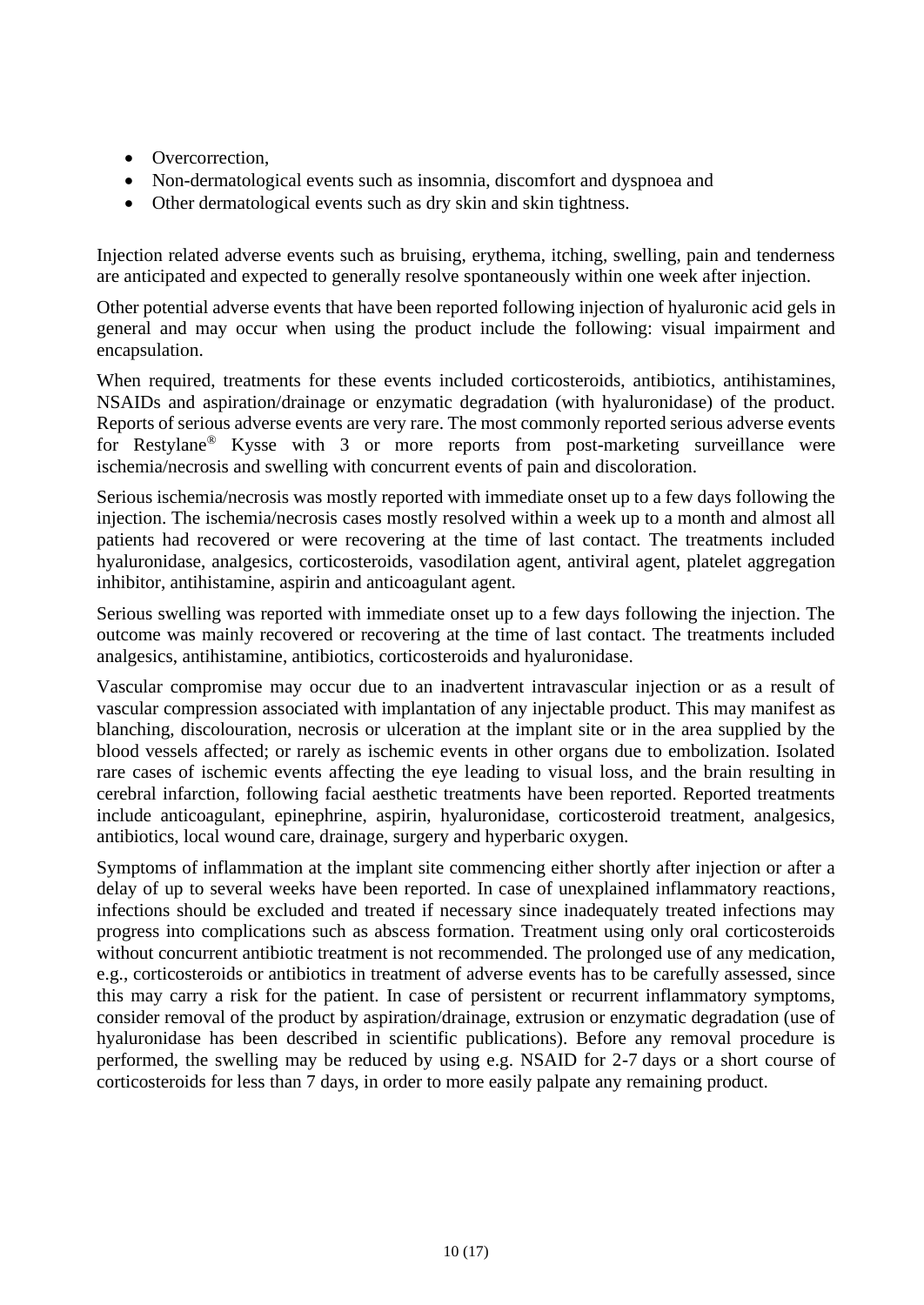### **7 Clinical Studies**

### **A. Pivotal Study of** *Restylane® Kysse*

### **Pivotal Study Design**

A randomized, controlled, evaluator-blinded, multi-center study was conducted to evaluate the safety and effectiveness of *Restylane® Kysse* versus control for lip augmentation and correction of perioral rhytids. Treatment of the upper perioral rhytids, vermillion border, philtral columns, cupid's bow, and/or oral commissures was performed at the discretion of the Treating Investigator in consultation with the subject. There were 273 subjects randomized in the study and treated in a 2:1 ratio with either *Restylane® Kysse* or control.

Subjects had in-clinic follow up visits to evaluate safety and effectiveness at 2, 4, 8, 16, 24, 32, 40, and 48 weeks after the last injection. At the 48-week visit after all study procedures were completed, all subjects, regardless of randomization assignment at baseline, were offered optional retreatment with *Restylane ® Kysse* if optimal aesthetic improvement was not maintained. If retreatment was performed, a 2-week and 4-week follow-up visits were scheduled.

### **Study Endpoints**

The primary analysis of non-inferiority of *Restylane® Kysse* to the control was evaluated based on the change from baseline in the Blinded Evaluator assessment of the upper and lower lip separately (co-primary endpoints) at 8 weeks after last injection using the Medicis Lip Fullness Scale (MLFS).

Secondary effectiveness measures included: a) change from baseline and responder rates for each lip separately based on the Blinded Evaluated assessment of MLFS, b) change from baseline and responder rates for perioral rhytids, right and left oral commissures separately based on the Blinded Evaluator assessment using the Wrinkle Assessment Scale (WAS), c) responder rates of aesthetic improvement of the lips as assessed by the subject and Blinded Evaluator using the Global Aesthetic Improvement Scale (GAIS), d) change from baseline in the Rasch transformed scores in subject satisfaction using the FACE-Q scales Satisfaction with Lips and Appraisal of Lines, and e) responders rates as assessed by a Independent Photographic Reviewer (IPR).

Safety measures included a) the incidence, intensity, and duration of predefined, expected posttreatment events collected using a subject diary for 30 days after each treatment and for each treatment area, b) the incidence, intensity, duration, and onset of related AEs collected during the study, and c) lip safety assessments as evaluated by a qualified study staff member at each study visit.

### **Subject Demographics**

Subject demographics and pretreatment characteristics for the *Restylane® Kysse* to the control groups are presented in [Table 8.](#page-11-0)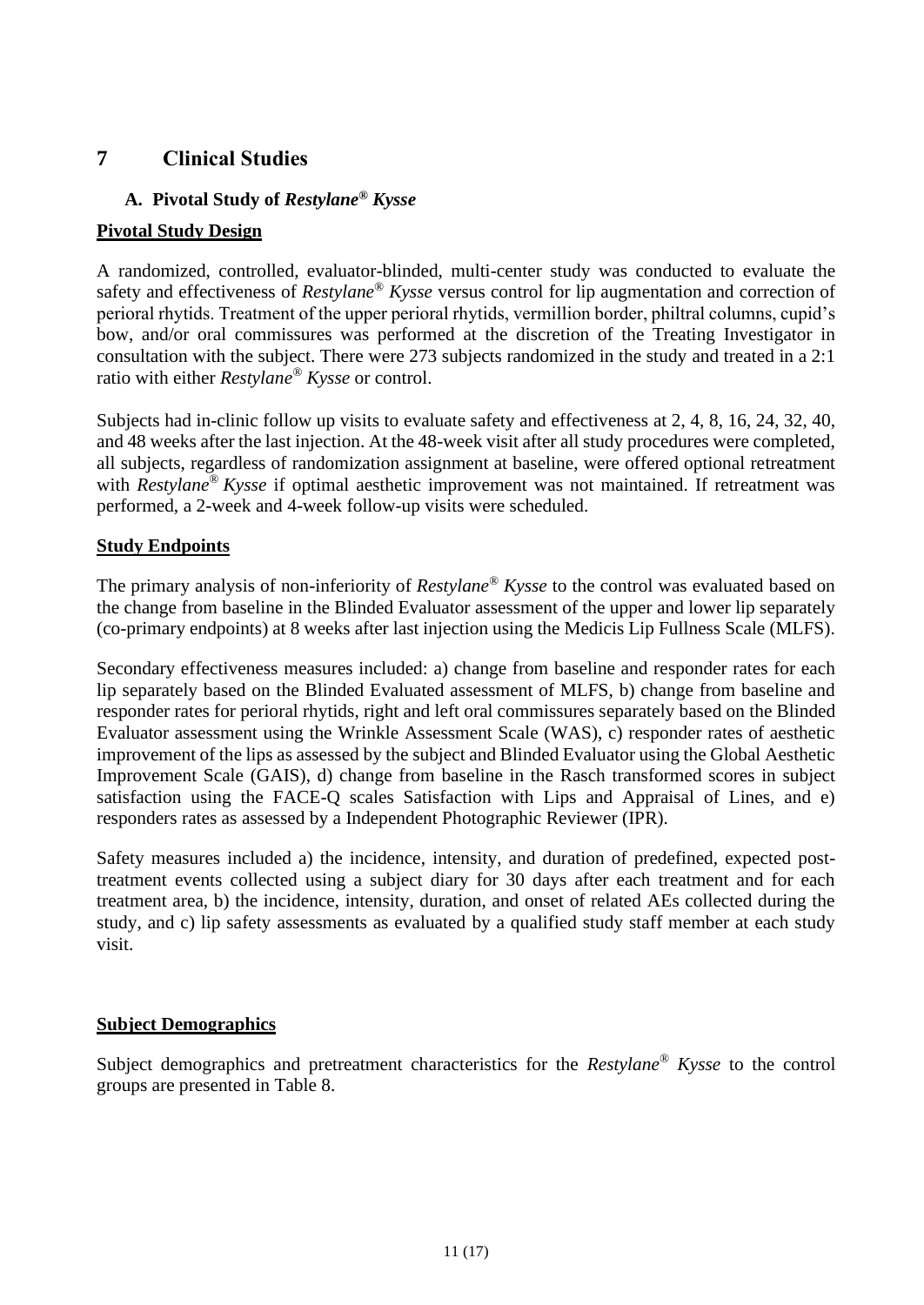|                                     |                                              | Restylane <sup>®</sup> Kysse<br>$(N=183)$ | Control<br>$(N=87)$ |
|-------------------------------------|----------------------------------------------|-------------------------------------------|---------------------|
| Age (years):                        | Mean (S.D.)                                  | 52.4(13.5)                                | 53.6 (10.8)         |
|                                     | Min, Max                                     | 22, 82                                    | 22, 75              |
|                                     |                                              |                                           |                     |
| Gender:                             | Female                                       | 176 (96.2)                                | 85 (97.7)           |
|                                     | Male                                         | 7(3.8)                                    | 2(2.3)              |
| Race:                               | White                                        | 173 (94.5%)                               | 81 (93.1%)          |
|                                     | <b>Black or African American</b>             | $7(3.8\%)$                                | $2(2.2\%)$          |
|                                     | Asian                                        | $1 (< 1\%)$                               | $1(1.1\%)$          |
|                                     | American Indian or Alaska Native             | $1 (< 1\%)$                               | $\Omega$            |
|                                     | Native Hawaiian or Other Pacific<br>Islander | $\theta$                                  | $1(1.1\%)$          |
|                                     | Other Race Reported                          | $1 (< 1\%)$                               | $1(1.1\%)$          |
|                                     | Multiple Races Reported                      | $\Omega$                                  | $1(1.1\%)$          |
| <b>Fitzpatrick Skin Type:</b>       | I                                            | $7(3.8\%)$                                | 4(4.5%)             |
|                                     | $\mathbf{I}$                                 | 77 (42.0%)                                | 31 (35.6%)          |
|                                     | Ш                                            | 63 (34.4%)                                | 34 (39.0%)          |
|                                     | IV                                           | 23 (12.5%)                                | 13 (14.9%)          |
|                                     | V                                            | $10(5.4\%)$                               | 4(4.5%)             |
|                                     | VI                                           | $3(1.6\%)$                                | $1(1.1\%)$          |
| <b>Baseline Upper Lip Fullness:</b> | 1-Very Thin                                  | 99 (54.0%)                                | 43 (49.4%)          |
|                                     | $2$ -Thin                                    | 72 (39.3%)                                | 40 (45.9%)          |
|                                     | 3-Medium                                     | $4(2.1\%)$                                | $1(1.1\%)$          |
|                                     | 4-Full                                       | 8 (4.3%)                                  | $3(3.4\%)$          |
|                                     | 5-Very Full                                  | $\theta$                                  | $\boldsymbol{0}$    |
|                                     |                                              |                                           |                     |
| <b>Baseline Lower Lip Fullness:</b> | 1-Very Thin                                  | 71 (38.7%)                                | 46 (52.8%)          |
|                                     | 2-Thin                                       | 101 (55.1%)                               | 38 (43.6%)          |
|                                     | 3-Medium                                     | $7(3.8\%)$                                | $1(1.1\%)$          |
|                                     | 4-Full                                       | $4(2.1\%)$                                | $2(2.2\%)$          |
|                                     | 5-Very Full                                  | $\boldsymbol{0}$                          | $\boldsymbol{0}$    |

### <span id="page-11-0"></span>**Table 8 Subject Demographics and Pretreatment Characteristics: ITT Population (N=270)**

### **Treatment Characteristics**

For the *Restylane® Kysse* treatment group, the total median volume injected for initial and touch-up treatment combined and all areas treated was 2.50 mL. Subjects received a total median volume of 0.90 mL in the upper lip, 0.80 mL in the lower lip, 0.73 mL in the oral commissures, and 0.20 mL in the perioral lines. Less injection volume was needed to achieve optimal correction in the lips and other treatment areas at retreatment; the total median volume injected at this time point was 1.30 mL.

For the control treatment group, the total median volume injected for initial and touch-up treatment combined and all areas treated was 3.35 mL. Subjects received a total median volume of 1.13 mL in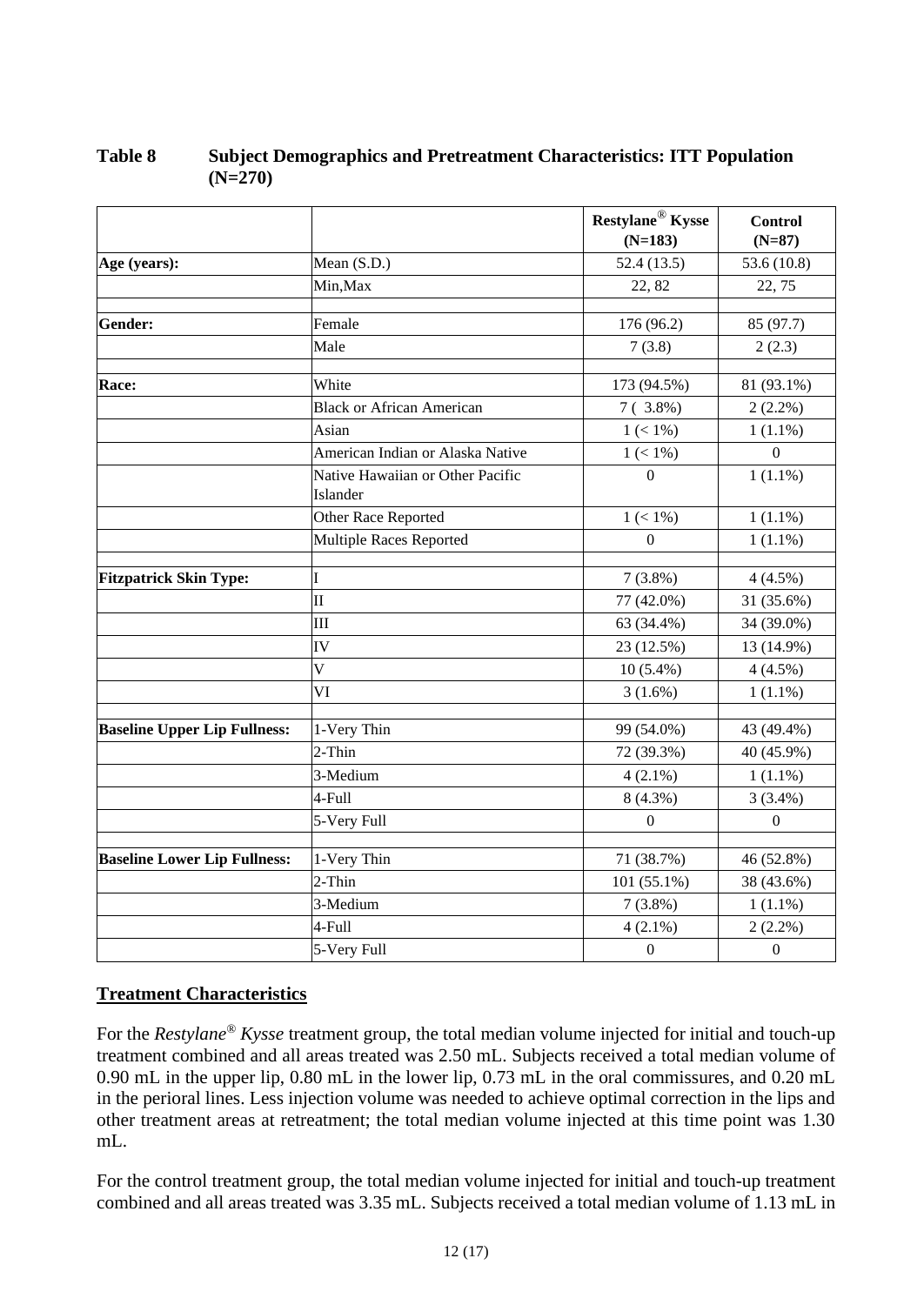the upper lip, 1.00 mL in the lower lip, 1.00 mL in the oral commissures, and 0.41 mL in the perioral lines.

For both treatment groups, the upper and lower lips were primarily injected in the submucosal. For the oral commissures and perioral lines, injections were subcutaneous or in the mid or deep dermis. Most subjects received a combination of injection techniques in each treatment area; most common methods included serial puncture and linear antegrade.

#### **Effectiveness Results**

The primary endpoint of the study was met. The mean change from the baseline MLFS score for the *Restylane® Kysse* treatment group was 1.8 for both the upper and lower lips. For the control group, the mean change from baseline in the upper lip MLFS score was 1.7, and for the lower lip it was 1.8. Similar results were reported for the PP population. The confidence intervals for the Blinded Evaluator MLFS assessment at Week 8 for both the ITT and PP analysis populations were entirely below 0.5 for the upper and lower lips, demonstrating that non-inferiority of *Restylane® Kysse* to the control was established.

For subjects treated with *Restylane® Kysse,* lip fullness was maintained throughout the follow up period for a majority of subjects. For the upper and lower lips combined, the proportion MLFS responders by assessment time point is presented in [Table 9.](#page-12-0) A responder was defined as at least a 1-point improvement from the baseline MLFS score.

|         | Restylane <sup>®</sup> Kysse<br>% (n/N) |
|---------|-----------------------------------------|
| Week 8  | 88% (155/177)                           |
| Week 16 | 82% (142/174)                           |
| Week 24 | 77% (129/168)                           |
| Week 32 | 69% (115/167)                           |
| Week 40 | 66% (110/166)                           |
| Week 48 | 60% (101/169)                           |

#### <span id="page-12-0"></span>**Table 9 Effectiveness Results Through Week 48**

Subjects treated with *Restylane® Kysse* in the upper perioral rhytids had at least a 1-point mean decrease in wrinkle severity at all assessment time points, and a majority (44/53, 83%) were responders through Week 48 as assessed by the Blinded Evaluator using the WAS.

Subjects treated with *Restylane® Kysse* in the oral commissures had at least a 1-point mean decrease in wrinkle severity at all assessment time points, and a majority (74/129, 57%) were responders through Week 48 as assessed by the Blinded Evaluator using the WAS.

For the upper and lower lips at Week 8, separately and combined, almost all subjects in the *Restylane® Kysse* treatment group (175/178, 98%) were assessed as "improved" or better from baseline according the Treating Investigator's assessment using the GAIS, and the proportion of responders remained high through Week 48 (71% (120/169) upper lip, 76% (128/169) lower lip, and 67% (114/169) upper and lower lips combined). A responder was defined as at least "improved" (i.e., improved, much improved, or very much improved) on the GAIS.

For the *Restylane® Kysse* treatment group, subject assessment of aesthetic improvement using the GAIS was high at all assessment time points throughout the study. At Week 8, 96% (170/178) of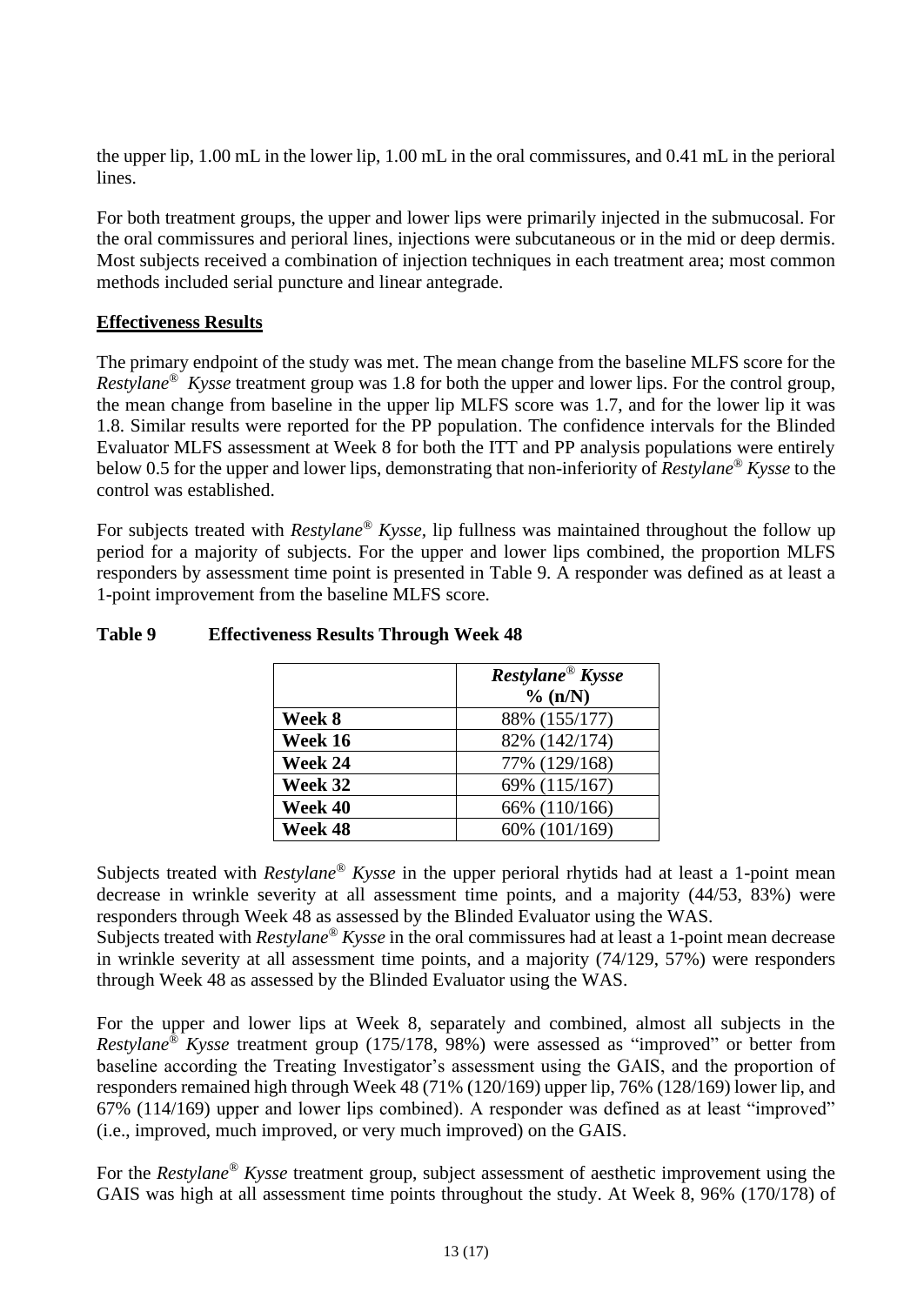subjects assessed their upper and lower lips, separately and combined, as "improved" or better compared to baseline, and improvement was maintained through Week 48 for a majority of subjects (132/169, 78%).

Per the Satisfaction with Lips Questionnaire, there was a high level of subject satisfaction following treatment with *Restylane® Kysse* per the FACE-Q mean total score, and lip satisfaction was maintained through Week 48 for the majority of subjects.

Per the Appraisal of Lines: Lips FACE-Q Questionnaire subjects were less bothered by the lines around their lips following treatment with *Restylane® Kysse*, and the majority of subjects (107/169, 63%) were less bothered by the appearance of lines around their lips through Week 48.

For the *Restylane® Kysse* treatment group, the proportion of upper and lower lip responders as correctly identified by the Independent Photographic Reviewer (IPR) based on blinded pairing of the baseline and post-baseline subject photographs was high (138/164, 84%) at each of the assessment time points.

For the exploratory effectiveness analysis by subgroup (i.e., study site, FST, and race), the results at Week 8 were consistent with the primary analysis based on the difference of means in the MLFS for the upper and lower lips (control minus *Restylane® Kysse*).

# **8 INSTRUCTIONS FOR USE**

### **A. To Attach Needle to Syringe**

Use surgical gloves, remove the cap from the needle and the tip cap from the syringe. Hold firmly around the syringe barrel and grasp the needle shield with the other hand. Screw the needle tight onto the syringe by simultaneously pushing and rotating firmly until the needle is completely locked. To ensure proper assembly, minimize the gap between the needle shield and the syringe. See the figure below.

Remove the needle shield just before injection by pulling it straight out. Do not rotate.

**Note:** Improper assembly may cause leakage or needle disconnection.



#### **B. Health Care Professional Instructions**

- 1. *Restylane® Kysse* contains lidocaine hydrochloride, but additional local anesthesia/nerve block may be used to further reduce pain on injection.
- 2. Aseptic technique and standard practice to prevent cross-infections should be observed at all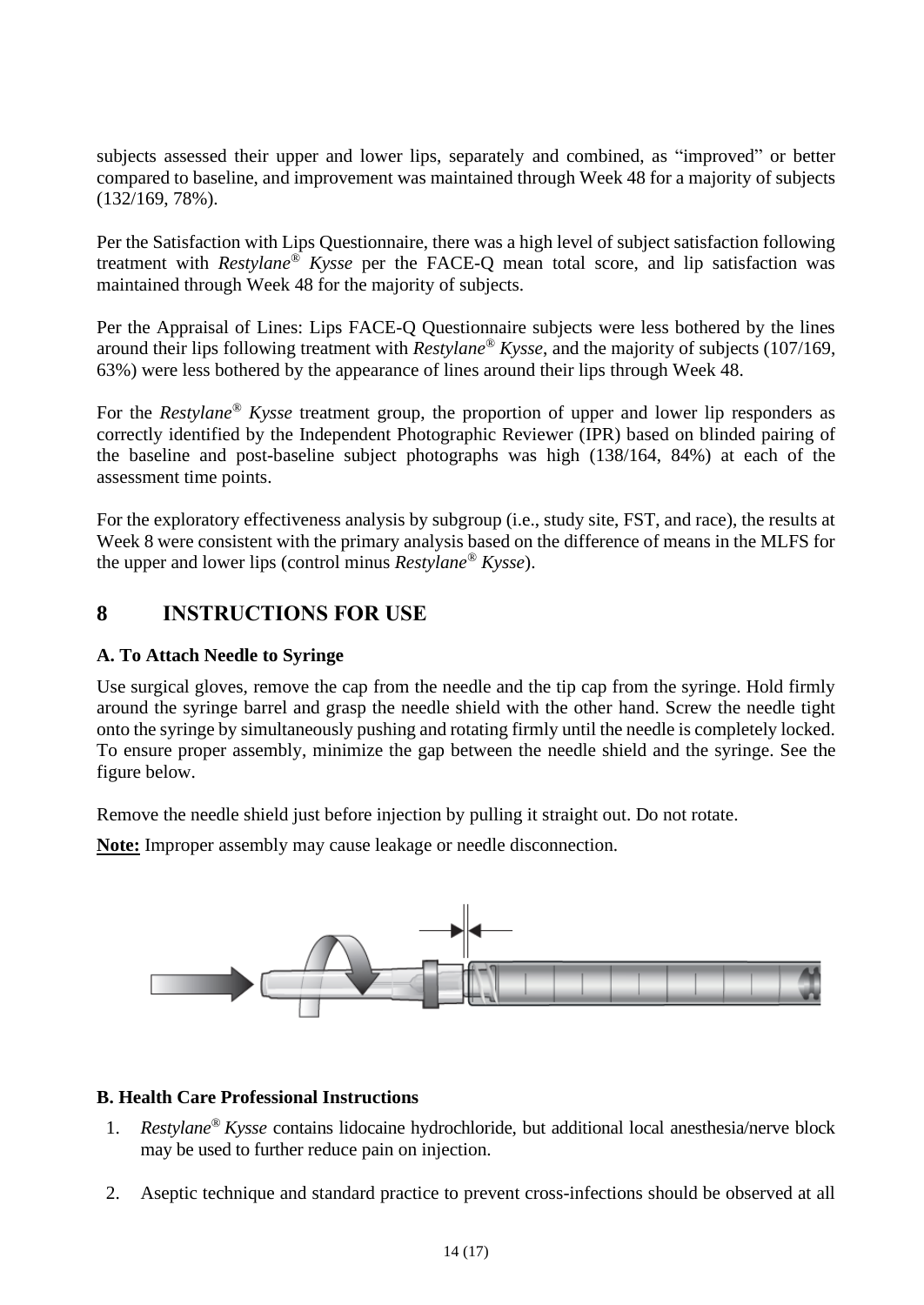times including the use of disposable gloves during the injection procedure. All traces of makeup below the level of the lower orbital rim should be removed prior to any injection. The treatment site should be cleaned with a suitable antiseptic solution.

- 3. To avoid breakage of the needle, do not attempt to bend or otherwise manipulate it before or during treatment. If needle gets bent, discard it and complete the procedure with a replacement needle. Do not re-shield used needles. Recapping by hand is a hazardous practice and should be avoided. Discard unshielded needles in approved sharps collectors.
- 4. Before injection, press the plunger rod carefully until a small droplet is visible at the tip of the needle and the plunger is at the 1 mL graduation mark.
- 5. If the needle is blocked, do not increase the pressure on the plunger rod. Instead, stop the injection and replace the needle.
- 6. After insertion of the needle, and just before injection, the plunger rod should be withdrawn slightly to aspirate and verify the needle is not in a blood vessel. Inject slowly by gently pressing down on the plunger rod with the thumb or palm of the hand. Do not apply excessive pressure to the syringe at any time. Presence of scar tissue may impede advancement of the needle/cannula. If resistance is encountered the needle/cannula should be partially withdrawn and repositioned or fully withdrawn and checked for function.
- 7. The injection technique may vary based on the subject's treatment needs and the health care professional's experience and preference. The techniques may include:
	- *Linear antegrade threading*: also called push-ahead technique as some product is pushed ahead of the needle. Once the needle in is in place, the product is injected on withdrawal of the needle.
	- *Linear retrograde threading*: the needle is threaded into the tissue at the appropriate depth, and the product in injected as a straight line on withdrawal of the needle.
	- *Serial puncture:* numerous small needle insertions to deliver a small bleb or bolus of the product, repeated along a line or regions of the tissues.
	- *Fern pattern*: vertical or diagonal linear threads with needle entry from the centre of line or the edge of vermilion border of the lip with the needle pushing into the body or vermilion of the lip and a taper-shaped pattern of product injected on withdrawal of the needle.
	- *Fan technique*: a number of linear threads to spread the product over a wider area.
	- *Other*: at the choice of the health care professional.
- 8. For lip augmentation, *Restylane® Kysse* should be injected into the submucosal layer of the lip. Care should be taken to avoid intramuscular injection. For correction of perioral rhytids and philtral column, *Restylane® Kysse* should be injected into the mid-dermis to the subcutaneous layer. If *Restylane® Kysse* is injected too superficially this may result in visible lumps and/or bluish discoloration. It is recommended to change needle for each new treatment site.
- 9. It is important that the injection is stopped just before the needle is pulled out of the skin to prevent material from leaking out or ending up too superficially in the skin.
- 10. It is recommended that the dose should not exceed 1.5 mL per upper lip and 1.5 mL per lower lip per treatment (touch-up included). Optional treatment of perioral rhytids and philtral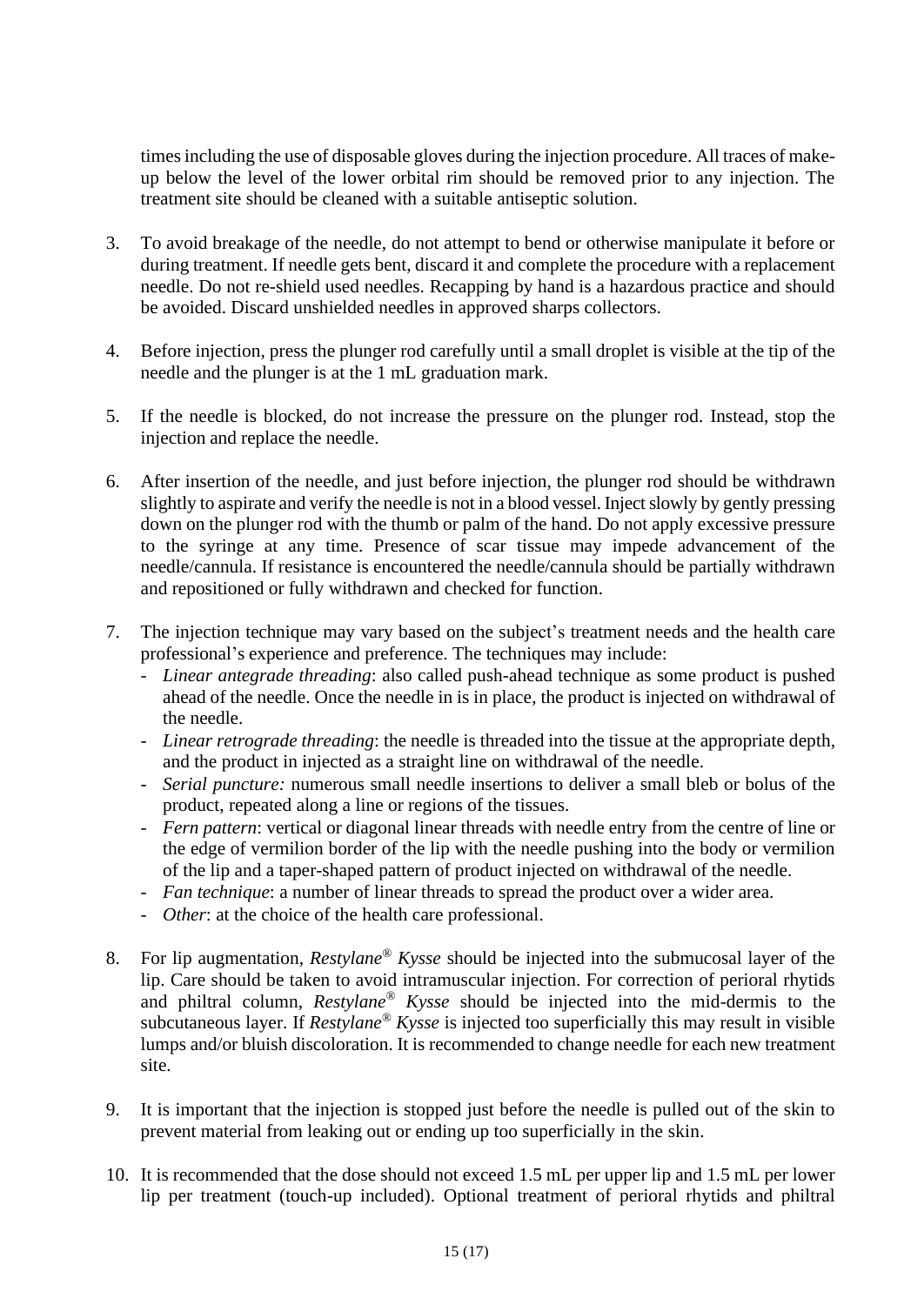column may be performed. The recommended maximum injected volume per subject and treatment (touch-up volume included) is 6 mL.

- 11. Correct to 100% of the desired volume effect. Do not overcorrect.
- 12. If immediate blanching occurs, the injection should be stopped and the area massaged until it returns to a normal color. Blanching may represent a vessel occlusion. If normal skin coloring does not return, do not continue with the injection. Treat in accordance with American Society for Dermatologic Surgery guidelines, which include hyaluronidase injection.<sup>[1](#page-16-0)</sup>
- 13. After each injection, the lip should be observed to assess the degree of enhancement and the uniformity of the implant. The lips should be gently palpated to ensure an even deposition of the implant. Palpated "skip areas" (areas not containing product) should be treated with additional implant material or by gentle massage of the area until a uniform implant is palpable.
- 14. When the injection is completed, the treated site should be gently massaged so that it conforms to the contour of the surrounding tissues. If an overcorrection should occur, the area should be firmly massaged between fingers to obtain optimal results. If the treated area is swollen directly after the injection, an ice pack can be applied on the site for a short period. Ice should be used with caution if the area is still numb from anaesthetic to avoid thermal injury.
- 15. Monitor the subject for at least one hour after the procedure in order to detect any immediate adverse events. Patients may have mild to moderate injection site reactions, which typically resolve within a few days.

#### **C. Patient Instructions**

- The patient should be asked to avoid heat (sun bathing, sauna, steam baths, etc.) or extreme cold until any signs of local inflammation have disappeared.
- The patient should be asked to avoid touching or shaving the treated area and not to apply any creams or cosmetics in the treated area before the skin has healed completely in order to prevent infections or elicit an inflammatory reaction.
- The patient should also be reminded to abstain from prohibited medications, treatments and procedures.